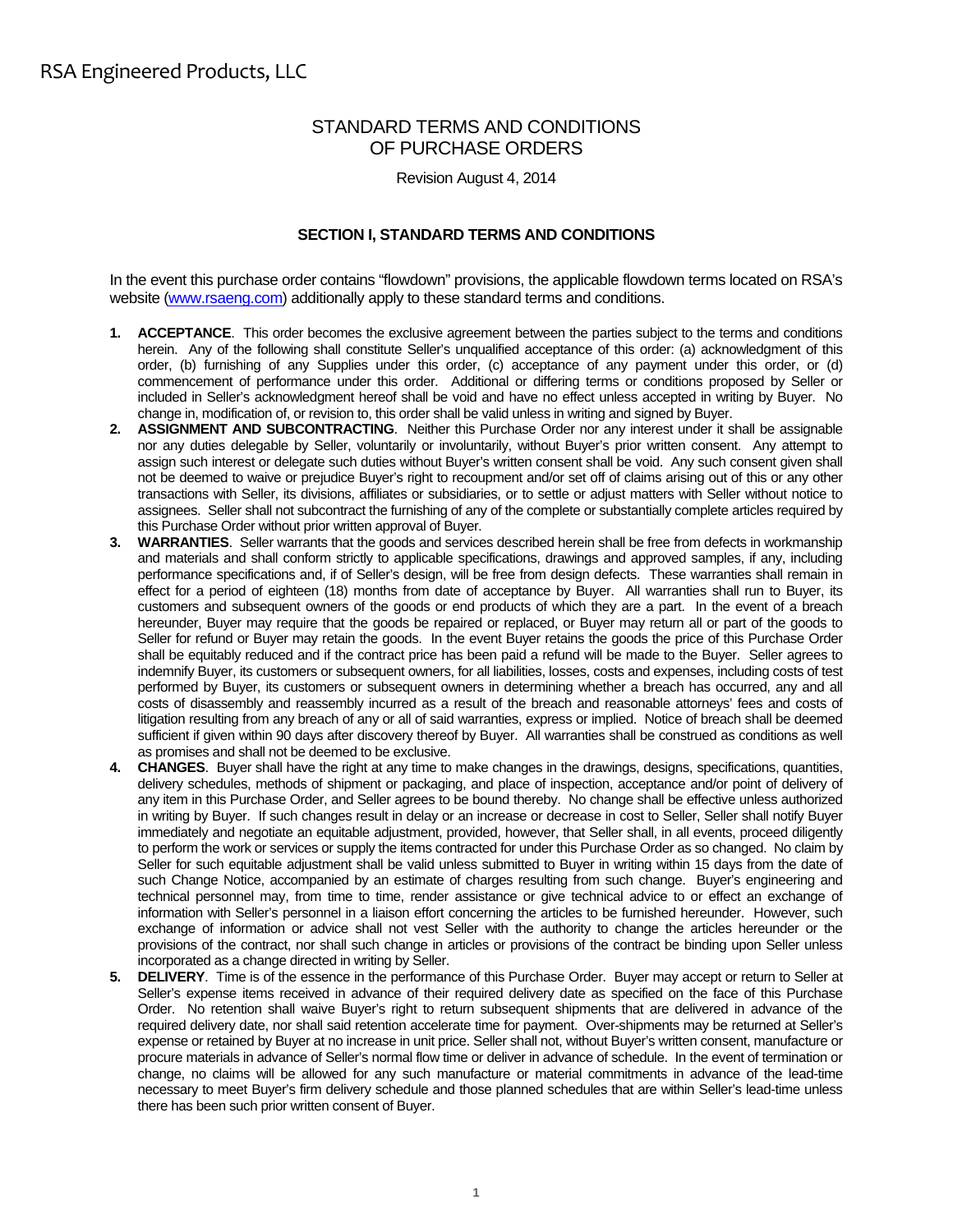# **6. BUYER'S PROPERTY.**

- (a) All property used by Seller but owned, furnished, charged to or paid for by Buyer shall be the property of Buyer subject to removal and inspection by Buyer at any time without cost or expense to Buyer. All such property shall be identified and marked appropriately as Buyer's property, used only for this Purchase Order and insured in Buyer's name in the amount of its full replacement value as determined by Buyer. Seller shall maintain full liability insurance on Buyer's property while it is out of the possession of Buyer. Seller shall pay the premiums of all the aforesaid insurance policies. All insurance policies shall contain a provision whereby the insurance company agrees to give Buyer a thirty (30) day written notification prior to cancellation or reduction in coverage of any or all of the policies. Seller shall assume all liability for and maintain and repair such property and return the same to Buyer in as good condition as when received, reasonable wear and tear excepted and except for the utilization of the property in accordance with the provisions of the Purchase Order. Buyer does not guarantee the quality or suitability of any tooling or any material supplied by it. If this order is for tooling, such tooling, upon completion, shall become the property of Buyer.
- (b) Seller shall not reproduce, use or disclose any data, designs or other information belonging to or supplied by or on behalf of Buyer, or developed as a result of the performance of this Purchase Order, except as necessary in the performance of orders for Buyer. Unless otherwise specified by Buyer, such data, designs or other information and any copies thereof shall be returned to Buyer upon completion or earlier termination of this Purchase Order. Buyer shall be considered the person for whom the work was prepared for the purpose of authorship in any copy-rightable work created by Seller pursuant to this order. Any information which Seller may disclose to Buyer with respect to the design, manufacture, sale or use of the items covered by this Purchase Order shall be deemed to have been disclosed as part of the consideration for this Purchase Order, and Seller shall not assert any claim against Buyer by reason of Buyer's use or disclosure thereof.
- (c) Where payment is made for experimental, developmental or research work performed hereunder, Seller agrees that title to and all other rights and legal interests in all data, analyses, graphs, reports, physical property, or other subject matter prepared, procured, or produced in the performance of this Purchase Order shall vest in Buyer. Seller further agrees to execute an assignment in a form satisfactory to Buyer giving it title to any such data and all property produced, procured, or prepared. All such materials shall be delivered to Buyer promptly upon expiration or termination of the Agreement. Seller agrees to have agreements with its employees and agents adequate to be able to convey by such assignment all such title, rights and legal interests. Seller agrees to disclose promptly and in writing to Buyer all inventions, improvements, or discoveries (whether or not patentable) which Seller conceives or reduces to practice during the period of performance of this Purchase Order and to assign all of Seller's rights, title, and interest in and to such inventions, improvements, or discoveries to Buyer. Seller further agrees to execute and deliver to Buyer all documents and perform all lawful acts which Buyer deems necessary for the preparation, prosecution, issuance, procurement, defense and maintenance of patent applications and patents of the United States or foreign countries covering said inventions, improvements, or discoveries and to execute all documents which shall be requested or necessary to vest title in Buyer in said inventions, improvements, discoveries, patent applications, patents, and interest therein.
- (d) Seller shall not otherwise use Buyer's tooling, equipment, materials, gauges, patterns, designs, drawings, blueprints, sketches, engineering data, technical data, manufacturing data or other proprietary information, disclose to others or reproduce for any other purpose than performing Buyer's purchase orders, including, but not limited to, the design, manufacture or repair of parts outside the scope of this purchase order for third parties or to obtain Federal Aviation Administration, ("FAA") or other Government approval to do so.
- **7. DISPUTES**. Any dispute arising under this order which is not settled by agreement of the parties may be settled by appropriate legal proceedings. Pending any decision, appeal or judgment in such proceedings or the settlement of any dispute arising under this order, Seller shall proceed diligently with the performance of this order in accordance with the decision of Buyer.
- **8. INTERPRETATION AND APPLICABLE LAW.** Irrespective of the place of performance of this order, this order shall be interpreted in accordance with the laws of the State of California. If a United States Government prime contract number or other Government designation appears on the face of this order, the provisions of this order shall be governed by and construed in accordance with the law of United States Government Contracts as set forth by statute and applicable regulations and decisions of the appropriate Courts and Boards of Contract Appeals. To the extent that the law referred to in the foregoing sentence is not determinative of an issue recourse then shall be first to the law of the State of California and then to the Uniform Commercial Code.

#### **9. QUALITY CONTROL AND INSPECTION.**

- (a) Seller shall provide and maintain a quality control system acceptable to Buyer and, if this Purchase Order is under a Government Contract, to the Government covering work hereunder. Records of all inspection work performed by Seller shall be kept complete and available to Buyer's and Government's representatives. The Buyer reserves the right to perform lot sampling inspection in accordance with MIL-STD-105 and accept or reject materials supplied hereunder on a lot basis.
- (b) Seller shall permit Buyer's inspectors and inspectors of the Government and/or Buyer's Customer to have access to Seller's plant at all reasonable hours for the purpose of inspecting any items covered by this Purchase Order or work in process for production of said items. Seller, without additional cost to Buyer, shall provide all reasonable facilities and assistance for the safety and convenience of such inspectors. At the time of inspections, Seller shall make available to the inspectors copies of all drawings, specifications and processes, preservation and packaging data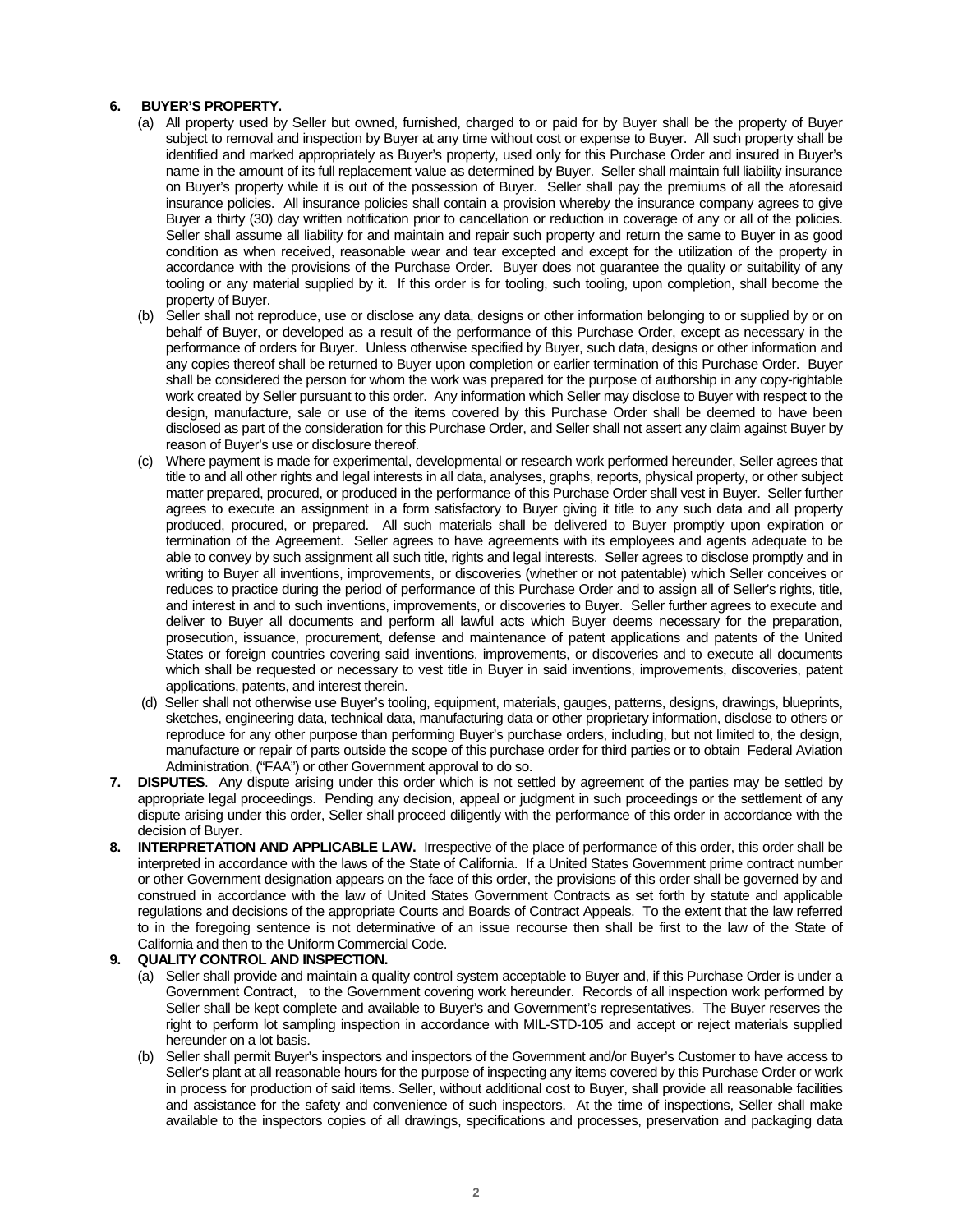applicable to the articles ordered herein. Seller shall promptly furnish to Buyer an inspection certificate. Unless otherwise specified, all supplies will be subject to final inspection and acceptance by Buyer at Buyer's plant notwithstanding any prior payment or inspection and acceptance. Buyer may, at its option (1) hold the rejected items for Seller's instructions and at Seller's risk (2) return them to Seller at Seller's expense and require their correction, (3) retain said supplies and make expenditures for improvements, changes and alterations to said supplies as it may deem necessary in order to bring them into conformity with the contract requirements at Seller's expense and the contract price shall be reduced accordingly, or if payment has already been made, Seller shall promptly reimburse Buyer for any such expenditures, and/or (4) terminate this order for default in which case Seller shall promptly reimburse Buyer for any and all damages sustained by Buyer as a result of said failure of supplies to meet contract requirements. Buyer may charge to Seller any and all costs of inspection and test when supplies tendered to first inspection and acceptance do not comply with the requirements of this Purchase Order. No replacement or correction of rejected supplies shall be made unless otherwise specified on Buyer's returned material orders. All rejects will be charged back at full billing price plus the cost of inbound freight and handling. No item rejected by Buyer will be resubmitted for acceptance by Seller without prior written consent of Buyer. If such consent is given by Buyer, the resubmitted items must be designated as having been previously rejected. Subject to Paragraph 3 Warranties, acceptance by the Buyer will be considered conclusive except for latent defects, fraud or such gross mistakes as amount to fraud. Seller shall ensure that the inspection rights provided to the Buyer, Government and/or Customer in this clause shall be included in all lower tier subcontracts.

- **10. INDEMNIFICATION AND INSURANCE**. Seller shall indemnify and hold Buyer harmless from and against any suits, liabilities, losses, damages, claims, causes of action and expenses (including attorneys' fees) arising out of or connected with any act or omission of Seller, its agents, employees or subcontractors, excepting only such injury or damage due solely and directly to Buyer's negligence, provided, however, that Seller specifically agrees to defend, indemnify and hold Buyer harmless from and against any suits, liabilities, losses, damages, claims, causes of action and expenses (including attorneys' fees) that may be made or incurred by Seller's employees, or by employees of any of its subcontractors, which are alleged to be attributable to the act, omission, fault or negligence of Buyer, its agents or employees, or to any condition of Buyer's property, facilities, materials or equipment. If Seller's agents, employees, or subcontractors enter upon premises occupied by or under the control of Buyer or any of its customers or suppliers in the course of the performance of this Purchase Order, Seller shall take all necessary precautions to prevent the occurrence of any injury (including death) to any person or any damage to any property arising out of any acts or omissions of Seller's agents, employees or subcontractors. Seller shall maintain such public liability, property damage insurance and worker's compensation insurance as will protect Buyer from any of said risks and from any claims under any applicable worker's compensation acts. Buyer reserves the right to establish the limits of insurance coverage applicable to this Purchase Order and to require Seller to secure and maintain said coverage.
- **11. ADVERTISING**. Seller shall not, without first obtaining the written consent of Buyer, in any manner advertise or publish the fact that Seller has supplied or contracted to supply to Buyer the items herein mentioned.
- **12. ALLOWABLE OVERAGES ON PURCHASE ORDER.**
- No overages are allowed. Deliveries will be accepted only for quantity shown on the Purchase Order.
- **13. COMPLIANCE WITH LAWS**. Seller shall comply with all applicable federal, state, and local laws, Government orders and regulations in performing this Purchase Order. Seller shall defend, indemnify, and hold Buyer harmless from any and all claims, costs, damages, and expenses (including attorneys' fees) suffered or occasioned to it directly or indirectly through any failure of Seller to comply with any such law, regulation or order.
- **14. FAIR LABOR STANDARDS ACT.** Seller hereby certifies upon acceptance of order that goods sold hereunder were manufactured or produced in full compliance with the Fair Labor Standards Act, as amended, and all applicable United States Department of Labor Regulations promulgated thereunder.
- **15. SUSPENSION OF WORK**. Buyer may order Seller in writing to suspend, delay or interrupt all or any part of the work for a period not to exceed 90 consecutive days. An adjustment shall be made for any increase in the cost of performance of this contract (excluding profit) necessarily caused thereby. Adjustment shall also be made in the delivery or performance dates and any other contractual provisions affected thereby. However, no adjustment shall be made for any suspension, delay or interruption to the extent that performance would have been so suspended, delayed or interrupted by any other cause including the fault of negligence of Seller. Also, no adjustment shall be made under this clause for any suspension, delay or interruption for which an equitable adjustment is provided for or excluded under any other provision of this contract. No claim under this clause shall be allowed unless the claim, in an amount stated, is asserted in writing within 15 days after the termination of such suspension, delay or interruption.

#### **16. TERMINATION**.

- (a) Buyer may terminate the order in whole or in part for Seller's default without liability to Buyer,
	- (i) if deliveries are not made at the time or in the quantities specified,
	- (ii) in the event of a breach of applicable specification requirements or any of the other terms and conditions hereof, or
	- (iii) in the event of the institution of any proceedings by or against Seller in bankruptcy or insolvency under any provisions of the Bankruptcy Act or for the appointment of a receiver or trustee or any assignment for the benefit of creditors.
- (b) Buyer may terminate this order in whole or in part at any time for its convenience by notice to Seller in writing. On receipt by Seller of such notice, Seller shall immediately comply with Buyer's instructions and, to the extent specified therein, stop work and the placement of subcontracts hereunder, terminate work under subcontracts outstanding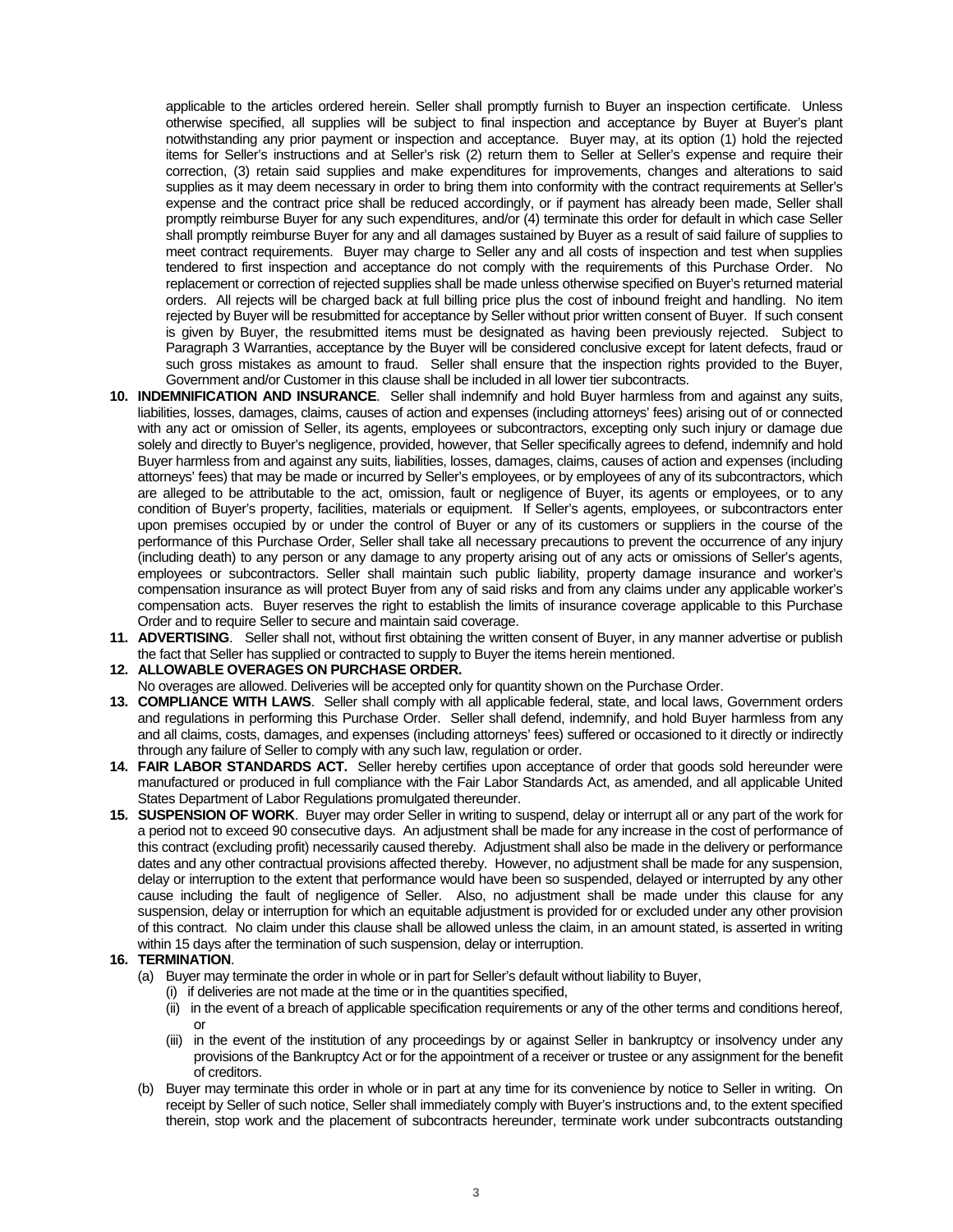hereunder, and take any action necessary to protect property in Seller's possession in which Buyer has or may acquire an interest. Within thirty (30) days of receipt by Seller of such notice, Seller shall advise Buyer of the actions taken by Seller to comply with Buyer's instructions and Seller shall also notify Buyer of Seller's intent to file a termination claim. In the event Buyer terminates and Seller submits a termination claim, Buyer shall pay to Seller the following:

- (i) amounts due for Supplies delivered and accepted or services completed in accordance herewith, and not theretofore paid for prior to the effective date of termination,
- (ii) actual work in process costs incurred by Seller if properly allocable to apportionable under generally acceptable accounting principles and practices to the termination portion of the contract, including liabilities to subcontractors which are so allocable, excluding any and all costs of supplies which either can be diverted to other orders of Seller or retained by Seller for his own use or future orders, and exclusive of any costs attributable to Seller's supplies paid or to be paid for under (8) above, and a reasonable settlement. The total settlement shall not exceed the purchase order price and if it appears the Seller would have sustained a loss on the entire contract, had It been completed, an appropriate adjustment shall be made reducing the amount of the claim to reflect the indicated percentage of loss.
- (c) Should there be an overpayment by Buyer to Seller as determined in accordance with (b) above, as the result of a termination, Seller shall promptly reimburse Buyer for all sums overpaid. Such termination claim shall be submitted within six (6) months after the effective date of the termination on forms provided by Buyer and Buyer shall not be required to make any determination on any late claim.
- (d) SELLER AGREES THAT ITS FAILURE TO SUBMIT SUCH A CLAIM WITHIN THE SIX MONTH TIME PERIOD SET FORTH IN (c) ABOVE, SHALL CONSTITUTE A WAIVER THEREOF UNLESS SELLER REQUESTS IN WRITING PRIOR TO EXPIRATION OF SUCH TIME PERIOD THAT A TIME EXTENSION FOR FILING THIS CLAIM OR CLAIMS BE GRANTED BY BUYER, ANY SUCH EXTENSIONS, IF APPROVED, SHALL BE EFFECTIVE ONLY IF AUTHORIZED IN WRITING BY BUYER.
- (e) Buyer shall have the right to audit in accordance with Article 17 as set forth herein.
- **17. BUYER AUDIT RIGHTS**. Seller agrees to provide access to the plants and facilities and to maintain its books, records, documents, computerized records, projections and other supporting data in accordance with generally accepted accounting principles and practices which properly reflect all direct and indirect elements of cost of whatever nature whether incurred or anticipated to be incurred for the performance of any work hereunder or anticipated work hereunder for same or similar Supplies; such shall be made available in a mutually agreeable format if required for inspection, audit, reproduction and retention by any authorized representative of Buyer or, if applicable, the Government Department or Agency having jurisdiction.
- **18. EQUAL OPPORTUNITY.** The Equal Employment Opportunity clause in Section 202 of Executive Order (E.O.) 11246, as amended, and the implementing rules and regulations in Title 41, Code of Federal Regulations, Part 60 are incorporated herein by reference, unless this order is exempted by rules, regulations or orders of the Secretary of Labor issued pursuant to Section 204 of E.O. 11246 or provisions of any superseding E.O. As used in said clause "Contractor" means Seller. Seller agrees to provide Buyer with an executed Equal Employment Opportunity Certificate indicating Seller's compliance or exempt status on an annual basis when requested by Buyer. In the event Seller has a current Certificate on file with Buyer, it is incorporated herein by reference and shall be valid until the next annual request by Buyer.
- **19. AFFIRMATIVE ACTION FOR HANDICAPPED WORKERS**. The Affirmative Action clause of Title 41, Code of Federal Regulations, Part 60, Subsection 7414 and the implementing rules and regulations of the Department of Labor associated therewith are incorporated herein by reference unless this order is under \$2,500. As used in said clause "Contractor" means Seller and "Contract" means order.
- **20. AFFIRMATIVE ACION FOR DISABLED VETERANS AND VETERANS OF VIETNAM AREA**. The Affirmative Action clause of Title 41, Code of Federal Regulations, Part 60, Subsection 2504 and the implementing rules and regulations of the Department of Labor associated therewith are incorporated herein by reference unless this order is under \$10,000. As used in said clause "Contractor" means Seller and "contract" means this order.
- **21. CLEAN AIR AND WATER.** The Clean Air Act, as amended, 42 USC 1857 of seq., the Federal Water Pollution Control Act, as amended, 33 USC 1251 et seq., Executive Order (E.O.) 11738, dated September 10, 1973, as amended, and Environmental Protection Agency (EPA) Regulation 40 CRF, Part 15, as amended, are incorporated herein by reference unless this order is for \$100,000 or less or is otherwise exempt. Unless otherwise exempt, if this order has been awarded by Buyer in reliance upon a prior Clean Air and Water Certification executed by Seller and submitted to Buyer, said Certification is by this reference herein, incorporated in this order. Seller shall obtain a like Certification from the Suppliers prior to the award of nonexempt orders hereunder and shall incorporate the Clean Air and Water clause and Certification requirements in such orders.
- **22. GRATUITIES, GIFTS AND KICKBACKS.** Buyer may, by written notice to Seller, terminate for default the right of Seller to proceed under this order if Buyer has reasonable cause to believe that gratuities (in the form of entertainment, gifts or otherwise) or kickbacks were offered or given by Seller, or any agent or representative of Seller, to any officer, employee or representative of buyer with a view toward securing this order or securing favorable treatment with respect to the award of amendment of this order or the making of any determination with respect to the performance of this order. The rights and remedies of Buyer provided in this clause shall not be exclusive and are in addition to any other rights and remedies provided by law under this order.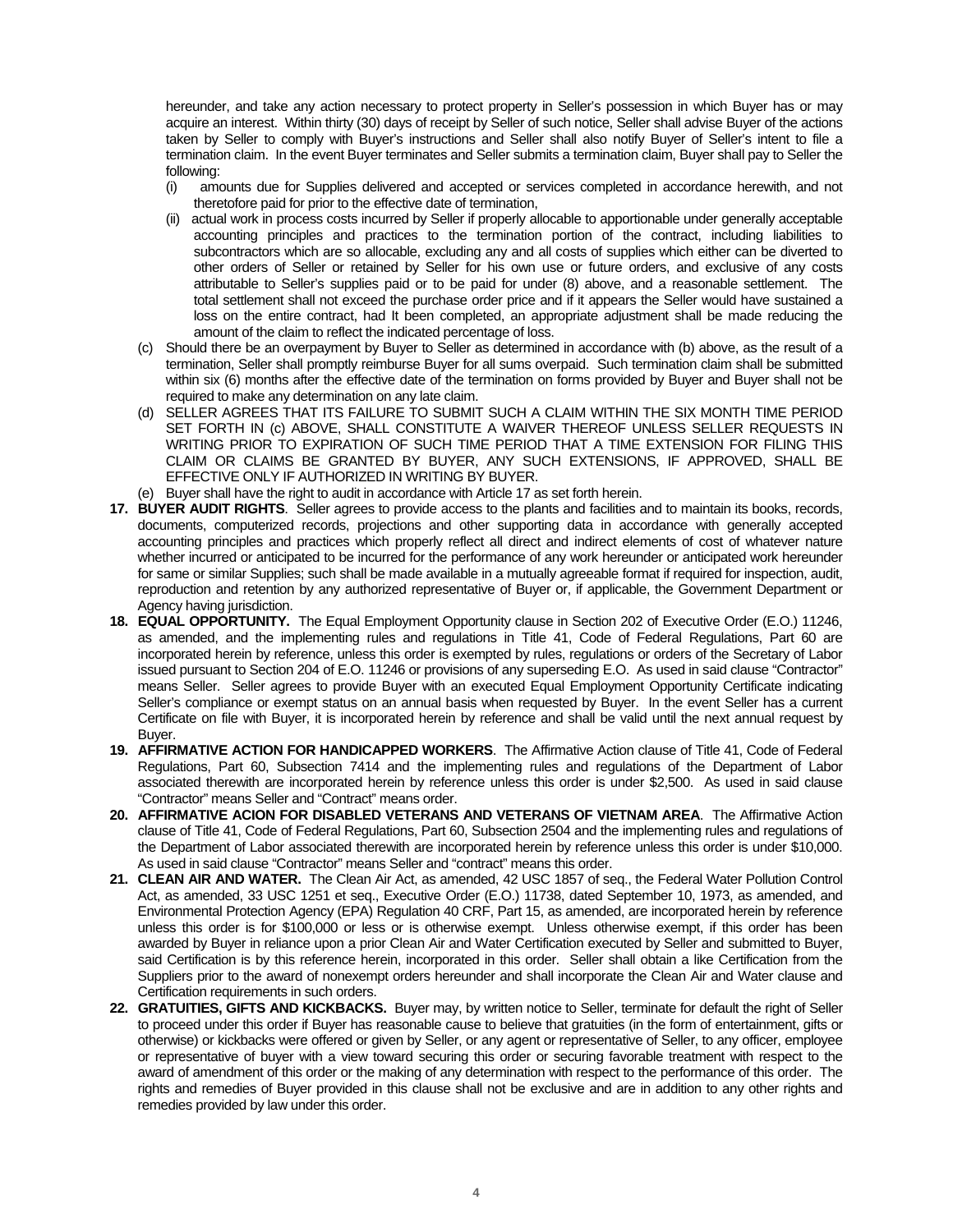- **23. WAIVER**. The failure of Buyer in any one or more instances to enforce one or more of the terms or conditions of this order or to exercise any right of privilege in this order or the waiver by Buyer of any breach of the terms or conditions of this order shall not be construed as a waiver of such term, condition, right or privilege or thereafter waiving any such terms, conditions, rights or privileges, and the same shall continue and remain in force and effect as if no such failure to enforce had occurred.
- **24. SET-OFF**. Buyer shall have the right at any time to set-off any amount owing by Seller to Buyer or its divisions or affiliated companies against any amounts due and owing to Seller on this order.
- **25. ENTIRE AGREEMENT**. This Purchase Order and the attachments and documents incorporated herein constitute the complete and exclusive statement of the terms of the agreement between Buyer and Seller and it supersedes all prior representations, understandings and communications.
- **26. COST ACCOUNTING**. Seller agrees that if its certified cost or pricing data is found to be inaccurate, incomplete or otherwise defective, then upon demand by Buyer, such amount shall be refunded forthwith by the Seller or Buyer shall have the right to deduct such amount from future payments due Seller under this order or Subcontract placed by Buyer with Seller or any of its affiliated companies. Seller agrees to indemnify and hold Buyer harmless to the full extent of any loss, damage or expense if Buyer is subjected to any liability as the result of a failure by Seller or its lower tier subcontractors to comply with the requirements of FAR 52.230-3 and FAR 52.230-4 covering Cost Accounting Standard.
- **27. HAZARDOUS MATERIALS**. The Seller must advise upon receipt of this order if the Goods to be supplied contain any hazardous or harmful materials requiring special handling or treatment. Seller shall comply with all applicable requirements contained in laws, regulations and directives including but not limited to national, EU, United States, state/provincial and local environmental, health and safety laws, regulations, relating to the supply of Goods and Hazardous Materials. All Goods and Hazardous Materials shall comply with the requirements set forth in the Montreal Protocol on Ozone depleting substances. Upon delivery of Goods to Buyer, Seller shall notify Buyer in writing of all Substances of Very High Concern (SVHC) as identified on the "candidate list" as published by the European Chemicals, Agency (ECHA) in accordance with Article 59.1 of the European Regulation (EC) no 1907/2006 concerning the Registration, Evaluation, Authorization, and Restriction of Chemicals (REACH) as amended from time to time. Unless supplier notifies Buyer in writing and obtains Buyer's prior written consent, no Goods shall contain any of the Hazardous Materials pursuant to Article 2.1 and identified in Article 4.1 of the European Parliament Directive 2002/95/EC (RoHS Directive) as that directive is amended from time to time. Supplier shall be responsible for all costs and liabilities' relating to the recycling of Goods pursuant to the most current version of the European Parliament directive 2002/96/EC (WEEE Directive) and such Directive is implemented in each country to which said Goods are supplier to the Buyer. All Goods and Hazardous Materials supplied to the Buyer shall comply with all applicable requirements under the Toxic Substance Control Act (TSCA), 15 U. S. C. 2601 et seq., and implementing regulations there under.
- **28. GOVERNMENT CONTRACTS.** In the event this Purchase Order bears a U.S. Government contract number or the designation "Government" on the face hereof, this Purchase Order and the contract resulting therefrom shall be subject to all applicable provisions of, and will contain all clauses and agreements required by, the terms of any U.S Government contract under which or for which this Purchase Order is issued and federal laws and regulations, and the clauses set forth in the following paragraphs of the Federal Acquisition Regulation are incorporated herein by reference.

#### **29. SMALL BUSINESS**.

- (a) To support Government policy as declared by the Congress, and as consistent with the efficient performance of this order, Seller agrees to accomplish a maximum amount of subcontracting to small business, small disadvantaged business, women-owned small business, HUBZone small business, veteran-owned small business and service disabled veteran-owned small business concerns, and to use its best efforts to place subcontracts hereunder with subcontractors who will perform such subcontracts substantially in areas of persistent or substantial labor surplus when it can be done at prices no higher than are obtainable elsewhere observing exemptions and preferential order established by applicable Government regulations.
- (b) In the event this Purchase Order bears a U.S. Government contract number or the designation "Government" on the face hereof, FAR Clause 52.219-8, Utilization of Small Business Concerns shall be applicable in all subcontracts that offer further subcontracting opportunities.
- (c) In accordance with FAR Clause 52.219-9(e)(4), prospective subcontractors are placed on notice concerning penalties and remedies for misrepresentations of business status as small, veteran-owned small business, HUBZone small, small disadvantaged or women-owned small business for the purpose of obtaining a subcontract that is to be included as part or all of a goal contained in the Contractor's subcontracting plan.

#### **30. DISCLOSURE OF BUYER'S TECHNICAL DATA TO FOREIGN PERSONS AND FOREIGN ENTITIES.**

(a) Seller shall not disclose or export Buyer's technical data, including but not limited to, design, development, production, manufacture, assembly, operation, repair, testing or maintenance data in the form of blueprints, drawings, photographs, instructions and documentation to any foreign person or foreign subcontractor. The Parties will comply with all U.S. export control laws and regulations. The information that the Parties may wish to disclose pursuant to this Agreement may be subject to the provisions of the Export Administration Act of 1979 (50 USC 2401-2410), the Export Administration Regulations promulgated there under (15 CFR 768-799), the International Traffic in Arms Regulations (22 CFR 120-128 and 130) and the Foreign Corrupt Practices Act. The Parties acknowledge that these statutes and regulations impose restrictions on import, export and transfer to third countries of certain categories of data and articles, and that licenses from the United States Department of State and/or the United States Department of Commerce may be required before such data and articles can be disclosed hereunder, and that such licenses may impose further restrictions on use and further disclosure of such data and articles.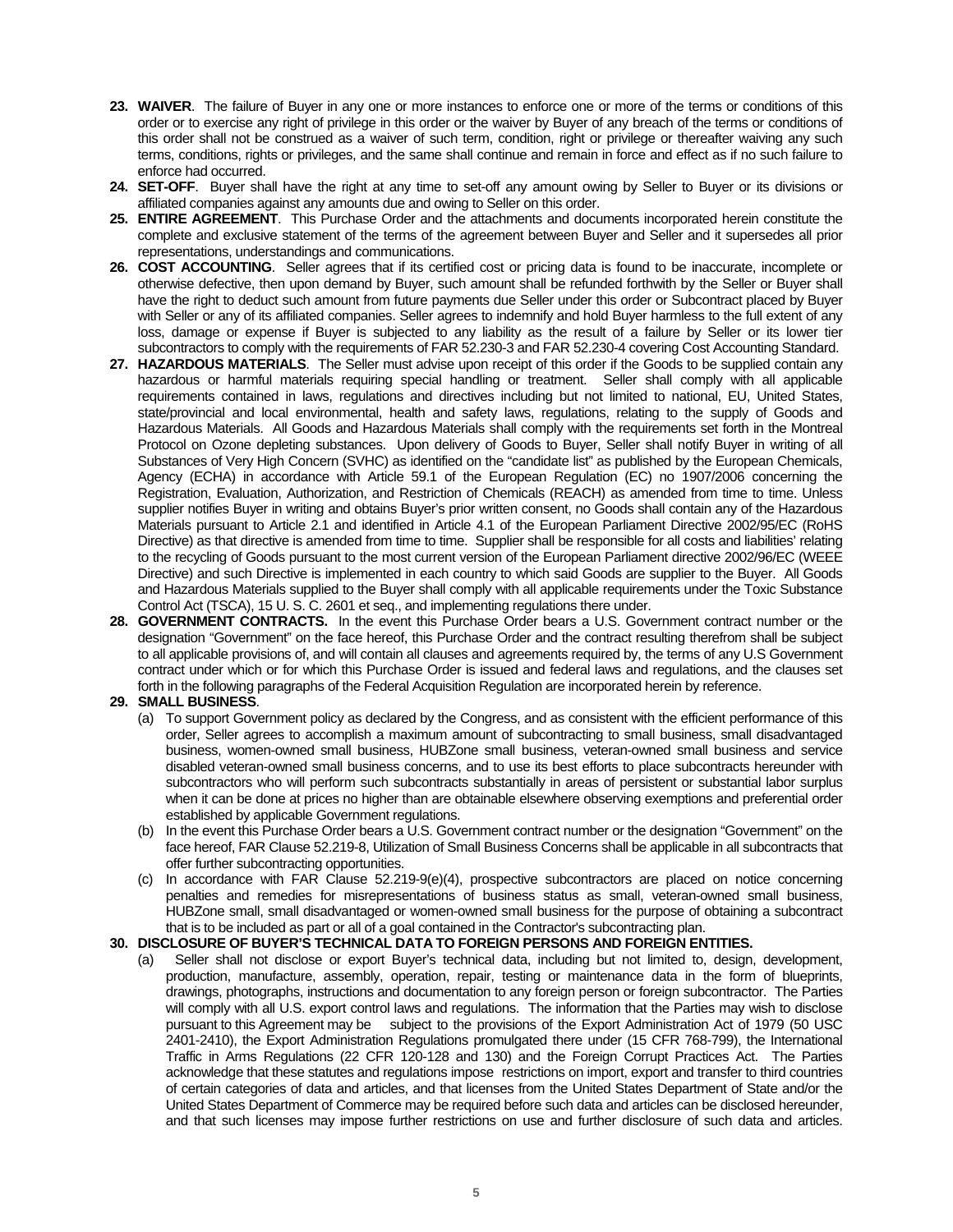Disclosure of such data and articles to foreign persons is subject to the above regulations regardless if the export occurs in the United States or abroad. The Parties agree to comply with all United States governmental regulations mentioned above as they relate to the import, export, and re-export of data. Responsibility for compliance with the provisions of this Section resides with the Receiving Party, who indemnifies the Disclosing Party fully for any violations of the provisions of this Section as to any of Disclosing Party's Confidential Information.

(b) If Seller intends to conduct quotation work for this RFQ or purchase order using anyone other than U.S. citizens or permanent resident aliens (i.e., green card holders), Seller must provide advance written notice to Purchaser. In any event, Seller is responsible for compliance with applicable export control laws and regulations.

#### **31. COUNTRY OF ORIGIN – PART MARKING.**

Seller shall mark every article of foreign origin (or its container) imported into the United States in a conspicuous place as legible, indelibly, and permanently as the nature of the article (or container) will permit, in such manner as to indicate to an ultimate purchaser in the United States, the English name of the Country of Origin of the article, at the time of importation into the customs territory of the United States. Containers of articles excepted from marking shall be marked with the name of the Country of Origin of the article unless the container is also excepted from marking. (19 U.S.C. 304/19 C.F.R. 134.11).

- **32. COUNTERFEIT GOODS.** For purposes of this Article, Goods consist of those parts deliverable under this Purchase Order that are the lowest level of separately identifiable items (e.g., articles, components, goods and assemblies). "Counterfeit Goods" means Goods that have been misrepresented as having been designed and/or produced under an approved system or other acceptable method. Counterfeit Goods include, but are not limited to: (i) Goods that are an illegal or unauthorized copy or substitute of an Original Equipment Manufacturer (OEM) item; (ii) an item that does not contain the proper internal or external materials or components or is not manufactured in accordance with the OEM design; (iii) Goods that are used, refurbished, or reclaimed but that Seller represents as being new; (iv) Goods that have not successfully passed all OEM required testing, verification, screening, and quality control but that Seller represents as having met those requirements; (v) a Good with a label or other marking intended, or reasonably likely, to mislead a reasonable person into believing a non-OEM Good is a genuine Good when it is not.
	- (a) Seller warrants and certifies that Goods delivered pursuant to this Purchase Order, unless otherwise specifically stated on the face of the Purchase Order, shall (i) be new, (ii) be and only contain materials obtained from the OEM or an authorized OEM reseller or distributor, (iii) not be or contain any Counterfeit Goods, and (iv) contain only authentic, unaltered OEM labels and other markings. Goods shall not be acquired from independent distributors or brokers unless specifically authorized in writing by Purchaser.
	- (b) When requested by Buyer, Seller shall provide OEM documentation that authenticates traceability of the affected items to the applicable OEM.
	- (c) Seller shall immediately notify Buyer of the pertinent facts if it knows or suspects that it has provided Counterfeit Goods.
	- (d) In the event Goods delivered under this Purchase Order constitute Counterfeit Goods, Seller shall at its expense promptly replace such Goods with genuine Goods conforming to the requirements of this Agreement. Seller shall be liable for all direct and reasonable costs relating to the removal or replacement of Counterfeit Goods, including without limitation Buyer's or Buyer's customer's costs of removing such Counterfeit Goods, reinserting genuine Goods. Buyer reserves the right to turn over suspected Counterfeit Goods to US Governmental authorities (Office of Inspector General, Defense Criminal Investigative Service, Federal Bureau of investigation, etc.) for investigation and reserves the right to withhold payment for the suspect items pending the results of the investigation. The remedies available under this Article are in addition to any other remedies Buyer may have available to it in law or in equity, or in any other provisions in this Purchase Order.
	- (e) This paragraph (e) applies in addition to any other quality provision, specification, or statement of work included in this Purchase Order addressing the authenticity of Goods and Services. To the extent such provisions conflict with this Article 32 this Article prevails.
	- (f) Seller shall flow the requirements of this Article 32 to its subcontractors and suppliers at any tier for the performance of this contract.
- **33. DRC CONFLICT-FREE MINERALS**. If the Goods contain tin, tantalum, tungsten, or gold in any amounts, Seller represents and warrants that it has established a program to procure such minerals from refiners or smelters that have been verified as conflict free, or that originate from scrap or recycled material. Seller agrees to provide data on Seller's supply chain for tantalum, tin, tungsten, or gold to Purchaser upon request.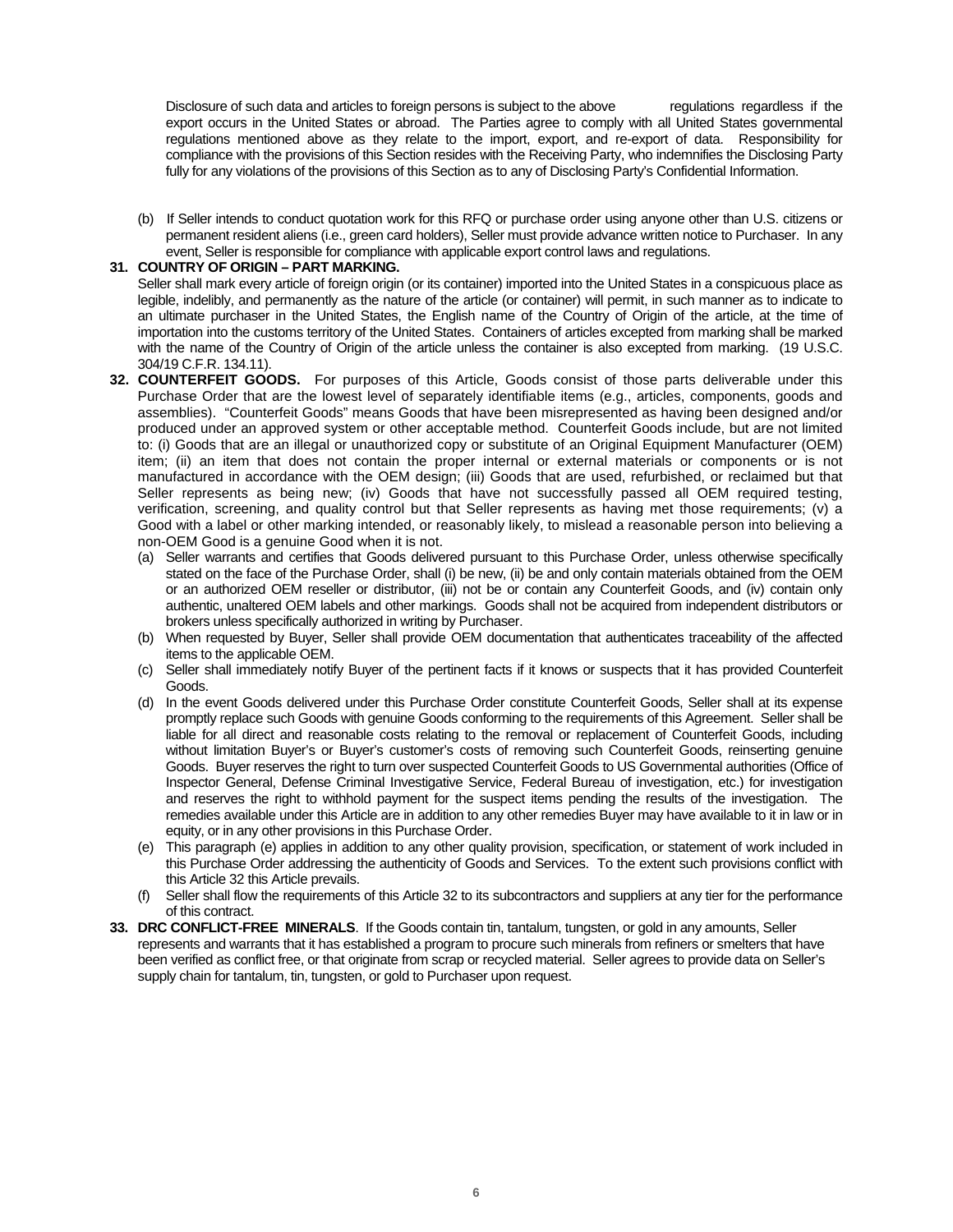# **SECTION II: FAR and DOD FAR SUPPLEMENT FLOWDOWN PROVISIONS**

In the event this purchase order contains a U.S. Government contract number, a DPAS Rating, or the designation "Government" or "GOV," the order/contract resulting therefrom shall be subject to this Section II: FAR and DOD FAR Supplement Flowdown Provisions.

#### **A. INCORPORATION OF FAR CLAUSES**

The Federal Acquisition Regulation (FAR) clauses referenced below are incorporated herein by reference, with the same force and effect as if they were given in full text, and are applicable, including any notes following the clause citation, to this Contract. If the date or substance of any of the clauses listed below is different from the date or substance of the clause actually incorporated in the Prime Contract referenced by number herein, the date or substance of the clause incorporated by said Prime Contract shall apply instead. The Contracts Disputes Act shall have no application to this Contract. Any reference to a "Disputes" clause shall mean the "Disputes" clause of this Contract.

## **B. GOVERNMENT SUBCONTRACT**

This Contract is entered into by the parties in support of a U.S. Government contract. As used in the FAR clauses referenced below and otherwise in this Contract:

- 1. "Commercial Item" means a commercial item as defined in FAR 2.101.
- 2. "Contract" means this contract/P.O.
- 3. "Contracting Officer" shall mean the U.S. Government Contracting Officer for RSA Engineered Products, LLC's government prime contract under which this Contract is entered.
- 4. "Contractor" and "OFFEROR" means the SELLER acting as the immediate (first tier) subcontractor to RSA Engineered Products, LLC.
- 5. "Prime Contract" means the contract between RSA Engineered Products, LLC and the U.S. Government or between RSA Engineered Products, LLC and its higher-tier contractor who has a contract with the U.S. Government.
- 6. "Subcontract" means any contract placed by the contractor or lower-tier subcontractors under this Contract.

## **FAR FLOWDOWN CLAUSES**

# **1. The following FAR clauses apply to this Order**:

|                   | $\sim$ and ignowing a $\sim$ clauses apply to this Gruen.                                            |
|-------------------|------------------------------------------------------------------------------------------------------|
| <b>FAR Clause</b> | Title                                                                                                |
| 52.203-3          | <b>Gratuities</b>                                                                                    |
| 52,203-5          | <b>Covenant Against Contingent Fees</b>                                                              |
| 52.203-6          | Restrictions on Contractors Sales to the Government                                                  |
| 52.203-7          | Anti-Kickback Procedures                                                                             |
| 52.203-8          | Cancellation, Rescission, and Recovery of Funds for Illegal or Improper Activity                     |
| 52.203-10         | Price or Fee Adjustment for Illegal or Improper Activity                                             |
| 52.203-11         | Certification and Disclosure Regarding Payments to Influence Certain Federal Transactions.           |
| 52.203-12         | Limitation on Payments to Influence Certain Federal Transactions                                     |
| 52.204-5          | Women-Owned Business (Other Than Small Business)                                                     |
| 52.209-5          | <b>Certification Regarding Responsibility Matters</b>                                                |
| 52.209-6          | Protecting the Government's Interest When Subcontracting With Contractors Debarred, Suspended, or    |
|                   | Proposed for Debarment                                                                               |
| 52.211-5          | <b>Material Requirements</b>                                                                         |
| 52.211-14         | Notice of Priority Rating for National Defense Use                                                   |
| 52.211-15         | Defense Priority and Allocation Requirements                                                         |
| 52.215-20         | Requirements for Cost or Pricing Data or Information other than Cost or Pricing Data                 |
| 52.215-21         | Requirements for Cost or Pricing Data or Information other than Cost or Pricing Data - Modifications |
| 52.219-8          | Utilization of Small Business Concerns                                                               |
| 52.219-22         | <b>Small Disadvantaged Business Status</b>                                                           |
| 52.222-1          | Notice to the Government of Labor Disputes                                                           |
| 52.222-2          | <b>Payment for Overtime Premiums</b>                                                                 |
| 52.222-3          | <b>Convict Labor</b>                                                                                 |
| 52.222-4          | Contract Work Hours and Safety Standards Act-Overtime Compensation                                   |
| 52.222-11         | Subcontracts (Labor Standards)                                                                       |
| 52.222-12         | <b>Contract Termination--Debarment</b>                                                               |
| 52.222-18         | Certification Regarding Knowledge of Child Labor for Listed End Products                             |
| 52.222-21         | <b>Prohibition of Segregated Facilities</b>                                                          |
| 52.222-26         | <b>Equal Opportunity</b>                                                                             |
| 52.222-41         | Service Contract Act of 1965                                                                         |
| 52.222-43         | Fair Labor Standards Act and Service Contract Act--Price Adjustment (Multiple Year and Option        |
|                   | Contracts).                                                                                          |
| 52.222-44         | Fair Labor Standards Act and Service Contract Act--Price Adjustment                                  |
| 52 222 50         | Combating Trafficking in Persons                                                                     |

Combating Trafficking in Persons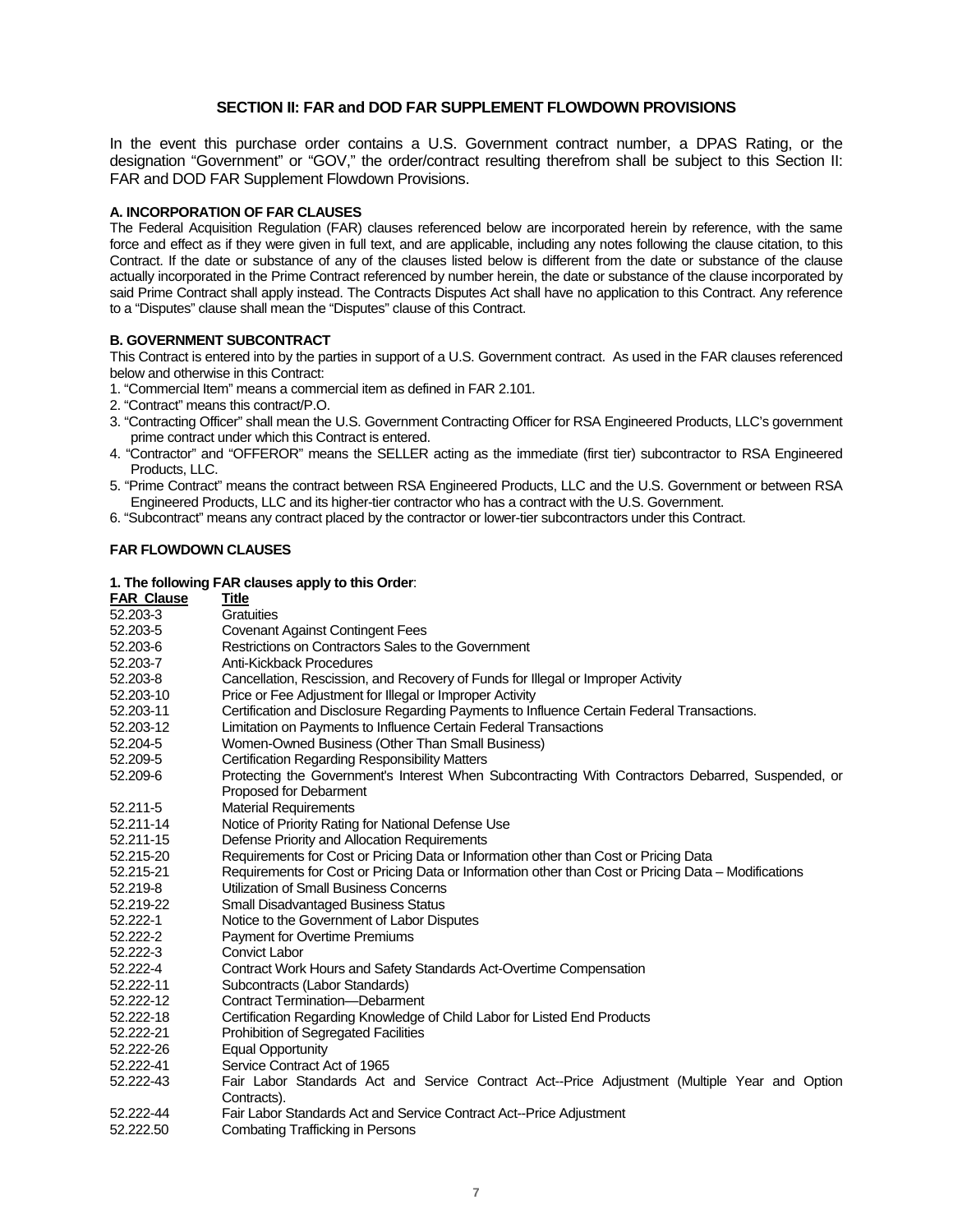| <b>FAR Clause</b> | Title                                                                                                                       |
|-------------------|-----------------------------------------------------------------------------------------------------------------------------|
| 52.223-3          | Hazardous Material Identification and Material Safety Data                                                                  |
| 52.223-4          | <b>Recovered Material Certification</b>                                                                                     |
| 52.223-7          | Notice of Radioactive Materials                                                                                             |
| 52.223-11         | <b>Ozone-Depleting Substances</b>                                                                                           |
| 52.223-14         | <b>Toxic Chemical Release Reporting</b>                                                                                     |
| 52.223-18         | Encouraging Contractor Policies to Ban Text Messaging While Driving                                                         |
| 52.224-2          | <b>Privacy Act</b>                                                                                                          |
| 52.225-1          | <b>Buy American Act-Supplies</b>                                                                                            |
| 52.225-5          | <b>Trade Agreements</b>                                                                                                     |
| 52.225-2          | <b>Buy American Act Certificate</b>                                                                                         |
| 52.225-8          | Duty-Free Entry                                                                                                             |
| 52.225-9          | Buy American Act Construction Materials                                                                                     |
| 52.225-13         | Restriction on Certain Foreign Purchases                                                                                    |
| 52.226-1          | Utilization of Indian Organizations and Indian-Owned Economic Enterprises                                                   |
| 52.227-1          | Authorization and Consent                                                                                                   |
| 52.227-2          | Notice and Assistance Regarding Patent and Copyright Infringement                                                           |
| 52.227-9          | <b>Refund of Royalties</b>                                                                                                  |
| 52.227-11         | Patent Rights - Ownership by the Contractor                                                                                 |
| 52.228-5          | Insurance – Work on a Government Installation                                                                               |
| 52.232-17         | Interest                                                                                                                    |
| 52.234-1          | Industrial Resources Developed Under Defense Production Act Title III                                                       |
| 52.236-13         | <b>Accident Prevention</b>                                                                                                  |
| 52.242-13         | Bankruptcy                                                                                                                  |
| 52.242-15         | Stop Work Order                                                                                                             |
| 52.243-1          | Changes--Fixed-Price                                                                                                        |
| 52.244-5          | Competition in Subcontracting                                                                                               |
| 52.244-6          | Subcontracts for Commercial Items and Commercial Components                                                                 |
| 52.245-2          | Government Property (If provided under this order)                                                                          |
| 52.245-17         | Special Tooling (Applicable to any order that involves special tooling)                                                     |
| 52.245-18         | Special Test Equipment (Applicable to any order which involves the acquisition or fabrication of special test<br>equipment) |
| 52.246-2          | Inspection of Supplies-Fixed Price                                                                                          |
| 52.246-4          | Inspection for Services-Fixed Price                                                                                         |
| 52.247-63         | Preference for U.S. Flag Air Carriers                                                                                       |
| 52.247-64         | Preference for Privately Owned U.S. Flag Commercial Vessels                                                                 |
|                   | 2. The following FAR clauses apply to this Order if the value of this Order equals or exceeds $\$10,\!000$ :                |

#### **FAR Clause Title**

| 52.222-20 | Walsh-Healy Public Contracts Act                            |
|-----------|-------------------------------------------------------------|
| 52.222-22 | Previous Contracts and Compliance Reports                   |
| 52.222-25 | Affirmative Action Compliance                               |
| 52.222-36 | Affirmative Action for Workers with Disabilities            |
| 52.222-38 | Compliance with Veterans' Employment Reporting Requirements |

# **3. The following FAR clauses apply to this Order if the value of this Order equals or exceeds \$100,000**:

| <b>FAR Clause</b> | Title                                                                                                    |
|-------------------|----------------------------------------------------------------------------------------------------------|
| 52.203-12         | Limitation on Payments to Influence Certain Federal Transactions                                         |
| 52.215-2          | Audit and Records-Negotiation                                                                            |
| 52.215-14         | Integrity of Unit Prices                                                                                 |
| 52.215-15         | Pension Adjustments and Asset Reversions                                                                 |
| 52.222-35         | Equal Opportunity for Special Disabled Veterans, Veterans of the Vietnam Era and Other Eligible Veterans |
| 52.222.37         | Employment Reports on Special Disabled Veterans, Veterans of the Vietnam Era and Other Eligible          |
|                   | Veterans                                                                                                 |
| 52.223-6          | Drug-Free Workplace                                                                                      |
| 52.223-13         | Certification of Toxic Chemical Release Reporting                                                        |
| 52.223-14         | Toxic Chemical Release Reporting                                                                         |
| 52.225-3          | Buy American Act--North American Free Trade Agreement--Israeli Trade Act                                 |
| 52.225-4          | Buy American Act North American Free Trade Agreement--Israeli Trade Act Certificate                      |
| 52.232-19         | Certification for Toxic Chemicals Release Reporting                                                      |
| 50.010A           | $\overline{\phantom{a}}$                                                                                 |

52.248-1 Value Engineering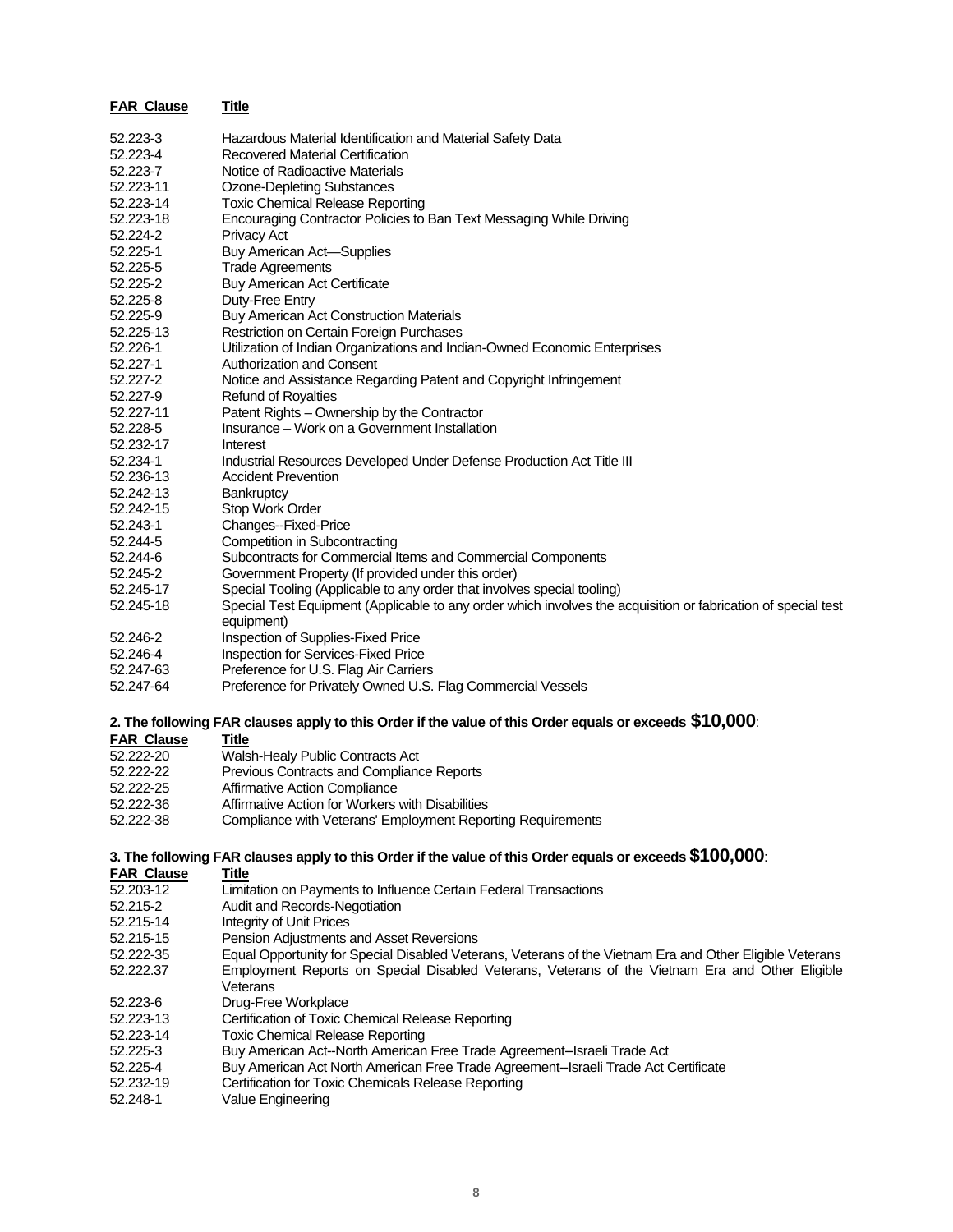# **4. The following FAR clauses apply to this Order if the value of this Order equals or exceeds \$550,000**: **FAR Clause Title**<br>52.219-9 Smal

- $\overline{\text{Small}}$  Business Subcontracting Plan (Applicable if the Contractor is not a small business)
- 52.219-16 Liquidated Damages--Subcontracting Plan

## **5. The following FAR clauses apply to this Order if the value of this Order equals or exceeds \$700,000**:

- **FAR Clause Title**
- 52.214-26 Audit and Records-Sealed Bidding Subcontractor Cot or Pricing Data-Modifications Sealed Bidding
- 52.215-2 Audit and Records—Negotiation
- 
- 52.215-7 Waiver of Facilities Capital Cost of Money<br>52.215-10 Price Reduction for Defective Cost or Prici Price Reduction for Defective Cost or Pricing Data.
- 52.215-11 Price Reduction for Defective Cost or Pricing Data Modifications
- 52.215-12 Subcontractor Cost or Pricing Data<br>52.215-13 Subcontractor Cost or Pricing Data
- 52.215-13 Subcontractor Cost or Pricing Data Modifications
- 52.215-16 Facilities Capital Cost of Money
- Reversion or Adjustment of Plans for Post Retirement Benefits Other than Pensions (PRB)
- 52.215-19 Notification of Ownership Changes
- 52.215-21 Requirements for Cost or Pricing Data or Information Other than Cost or Pricing Data Modifications
- 52.230-1 Cost Accounting Standards Notices and Certification
- 52.230-2 Cost Accounting Standards
- 52.230-3 Disclosure and Consistency of Cost Accounting Practices
- 52.230-4 Consistency in Cost Accounting Practices
- 52.230-5 Disclosure and Consistency of Cost Accounting Practices
- 52.230-6 Administration of Cost Accounting Standards

# **DOD FAR SUPPLEMENT FLOWDOWN CLAUSES**

## **6. The following DOD FAR Supplement clauses apply to this Order**:

#### **DOD FAR Supplement**

| <b>Clause</b> | <b>Title</b>                                                                                               |
|---------------|------------------------------------------------------------------------------------------------------------|
| 252.203-7001  | Prohibition on Persons Convicted of Fraud or Other Defense-Contract-Related Felonies                       |
| 252,204-7008  | Requirements for contracts involving export-controlled items                                               |
| 252.208-7000  | Intent to Furnish Precious Metals as Government-Furnished Material                                         |
| 252.209-7004  | Subcontracting with Firms That Are Owned or Controlled by the Government of a Terrorist Country            |
| 252.211-7000  | <b>Acquisition Streamlining</b>                                                                            |
| 252.211-7003  | Item identification and Valuation                                                                          |
| 252.215-7000  | Pricing Adjustments (Applicable when cost or pricing data is required)                                     |
| 252.219-7000  | Small, Small Disadvantaged and Women-Owned Small Business Subcontracting Plan (Applicable                  |
|               | to any Order equal to or greater than \$650K)                                                              |
| 252.223-7001  | <b>Hazard Warning Labels</b>                                                                               |
| 252.225-7001  | <b>Buy American Act</b>                                                                                    |
| 252,225-7002  | Qualifying Country Sources as Subcontractors                                                               |
| 252.225-7006  | Quarterly reporting of actual contact performance outside the United States                                |
| 252,225-7007  | Prohibition on Acquisition of United states Munitions list items from communist Chinese military companies |
| 252.225-7008  | Restriction on Acquisition of Certain items Containing Specialty Metals                                    |
| 252.225-7009  | Restriction on Acquisition of Certain Articles Containing Specialty Metals                                 |
| 252.225-7012  | Preference for Certain Domestic Commodities                                                                |
| 252.225-7013  | Duty Free Entry                                                                                            |
| 252.225-7015  | Preference for Domestic Hand or Measuring Tools                                                            |
| 252.225-7016  | Restrictions on Acquisition of Ball or Roller Bearings                                                     |
| 252.225-7021  | <b>Trade Agreements</b>                                                                                    |
| 252.225-7022  | Restriction on Acquisition of Polyacrlonitrile (PAN)                                                       |
| 252.225-7025  | Restriction on Acquisition of Forgings                                                                     |
| 252.225-7026  | Reporting of Contract Performance Outside of the United States                                             |
| 252.225-7027  | Restriction on Contingent Fees for Foreign Military Sales                                                  |
| 252,225-7028  | <b>Exclusionary Policies and Practices of Foreign Governments</b>                                          |
| 252.225-7030  | Restriction on Acquisition of Carbon, Alloy, and Armor Steel Plate                                         |
| 252.225-7031  | Secondary Arab Boycott of Israel                                                                           |
| 252.225-7033  | Waiver of United Kingdom Levies                                                                            |
| 252.226-7001  | Utilization of Indian Organizations and Indian Owned Economic Enterprises and Native Hawaiian              |
|               | <b>Small Business Concerns</b>                                                                             |